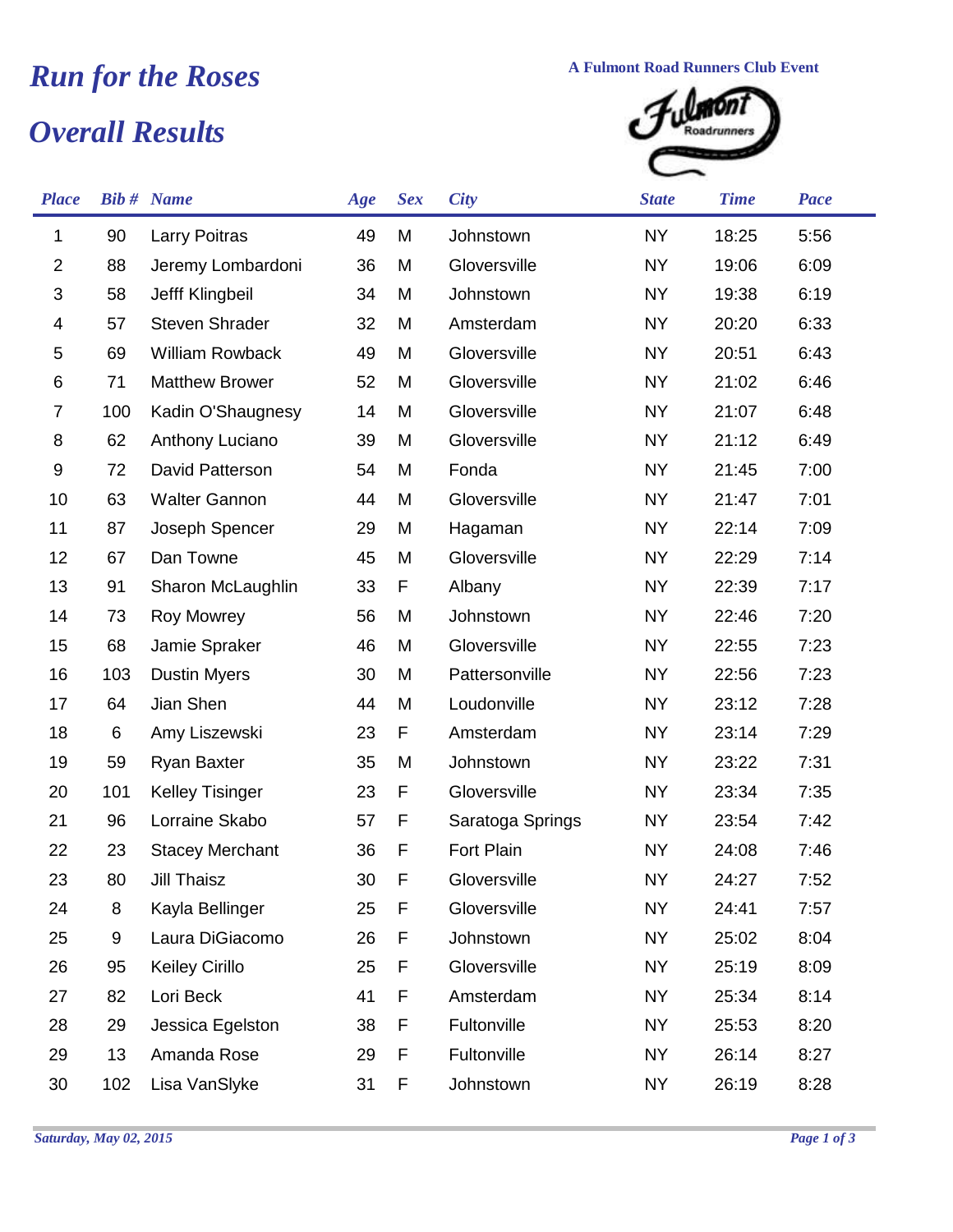| <b>Place</b> |             | <b>Bib #</b> Name           | Age | <b>Sex</b> | <b>City</b>       | <b>State</b> | <b>Time</b> | <b>Pace</b> |
|--------------|-------------|-----------------------------|-----|------------|-------------------|--------------|-------------|-------------|
| 31           | 15          | Cassandra Agresta           | 31  | F          | Amsterdam         | <b>NY</b>    | 26:24       | 8:30        |
| 32           | 35          | <b>Tracy Brandt</b>         | 46  | F          | Canajoharie       | <b>NY</b>    | 26:37       | 8:34        |
| 33           | 75          | <b>Chester Tumidajewicz</b> | 60  | M          | Amsterdam         | <b>NY</b>    | 26:45       | 8:37        |
| 34           | 12          | Jessica Brosat              | 29  | F          | Johnstown         | <b>NY</b>    | 26:49       | 8:38        |
| 35           | $\mathbf 1$ | Katie Romano                | 13  | F          | Johnstown         | <b>NY</b>    | 26:59       | 8:41        |
| 36           | 33          | Josephine Smimmo            | 42  | F          | Fonda             | <b>NY</b>    | 27:08       | 8:44        |
| 37           | 37          | Valerie Wilson              | 46  | F          | Caroga Lake       | <b>NY</b>    | 27:29       | 8:51        |
| 38           | 77          | Robert Fariman              | 68  | M          | Johnstown         | <b>NY</b>    | 27:35       | 8:53        |
| 39           | 92          | <b>Charles Brockett</b>     | 69  | M          | Dolgeville        | <b>NY</b>    | 27:41       | 8:55        |
| 40           | 50          | Crystal Beekman             | 56  | F          | Johnstown         | <b>NY</b>    | 27:50       | 8:58        |
| 41           | 38          | <b>Beth Brower</b>          | 47  | F          | Gloversville      | <b>NY</b>    | 28:14       | 9:05        |
| 42           | 45          | Diana Schwartz              | 50  | F          | <b>Fort Plain</b> | <b>NY</b>    | 28:15       | 9:06        |
| 43           | 78          | Jim Bode                    | 76  | M          | Gloversville      | <b>NY</b>    | 28:39       | 9:13        |
| 44           | 55          | Cayden King                 | 12  | M          | Gloversville      | <b>NY</b>    | 28:40       | 9:14        |
| 45           | 3           | <b>Jillian Martelle</b>     | 14  | F          | Johnstown         | <b>NY</b>    | 28:46       | 9:16        |
| 46           | 31          | Jennifer Martelle           | 41  | F          | Johnstown         | <b>NY</b>    | 28:48       | 9:16        |
| 47           | 76          | <b>Charles Hagelgans</b>    | 64  | M          | Gloversville      | <b>NY</b>    | 29:18       | 9:26        |
| 48           | 66          | Joseph Raczes               | 45  | M          | Amsterdam         | <b>NY</b>    | 30:04       | 9:41        |
| 49           | 19          | <b>Heather Casler</b>       | 34  | F          | Amsterdam         | <b>NY</b>    | 30:05       | 9:41        |
| 50           | 4           | Alisa Mascaro               | 20  | F          | Amsterdam         | <b>NY</b>    | 30:09       | 9:42        |
| 51           | 60          | Dayton King                 | 36  | M          | Gloversville      | <b>NY</b>    | 30:25       | 9:47        |
| 52           | 98          | Alena Gannon                | 14  | F          | Gloversville      | <b>NY</b>    | 30:32       | 9:50        |
| 53           | 99          | Leisa Brockett              | 43  | F          | Gansevoort        | <b>NY</b>    | 30:36       | 9:51        |
| 54           | 93          | Danieele Alejandro          | 42  | F          | Amsterdam         | <b>NY</b>    | 31:21       | 10:06       |
| 55           | 40          | Elizabeth DeRosa            | 47  | F          | Johnstown         | <b>NY</b>    | 31:23       | 10:06       |
| 56           | 70          | Mike Kwiatkowski            | 50  | M          | Fort Plain        | <b>NY</b>    | 31:36       | 10:10       |
| 57           | 56          | Peter Bagwell               | 28  | M          | <b>Broadalbin</b> | <b>NY</b>    | 31:48       | 10:14       |
| 58           | 41          | Mary Bagwell                | 48  | F          | <b>Broadalbin</b> | <b>NY</b>    | 32:34       | 10:29       |
| 59           | 46          | <b>Cindy Chase</b>          | 52  | F          | Canajoharie       | <b>NY</b>    | 32:43       | 10:32       |
| 60           | 42          | Wendy Kwiatkowski           | 49  | F          | Fort Plain        | <b>NY</b>    | 32:55       | 10:36       |
| 61           | 54          | Marily Fairman              | 68  | F          | Johnstown         | <b>NY</b>    | 33:02       | 10:38       |
| 62           | 94          | <b>Sherry Dixon</b>         | 68  | F          | Mayfield          | <b>NY</b>    | 33:18       | 10:43       |
| 63           | 28          | <b>Tricia Martin</b>        | 37  | F          | Gloversville      | <b>NY</b>    | 34:07       | 10:59       |
| 64           | 39          | Rebecca Danelorich          | 47  | F          | Gloversville      | <b>NY</b>    | 34:10       | 11:00       |
|              |             |                             |     |            |                   |              |             |             |